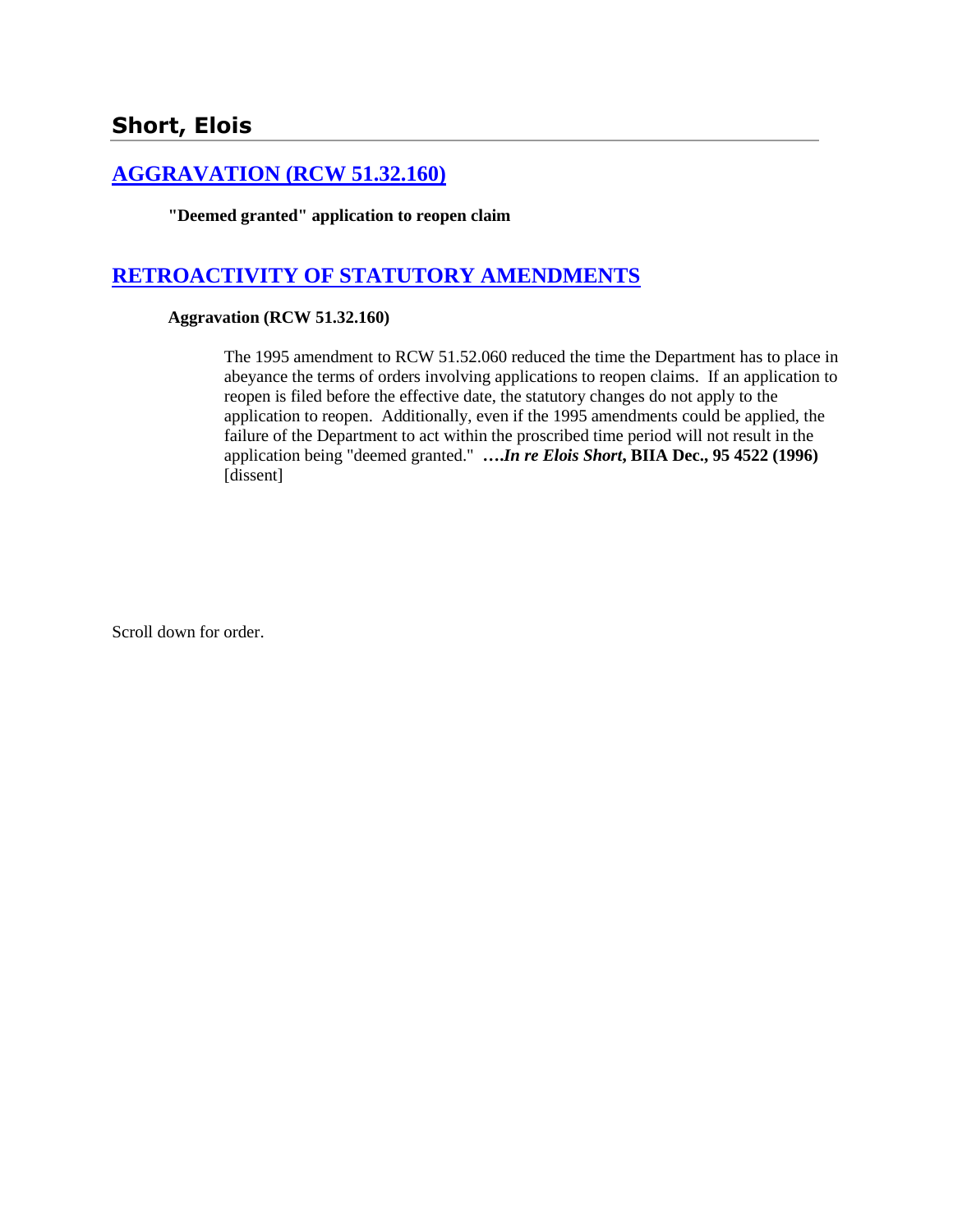## **BEFORE THE BOARD OF INDUSTRIAL INSURANCE APPEALS STATE OF WASHINGTON**

 **IN RE: ELOIS A. SHORT ) DOCKET NO. 95 4522 ) CLAIM NO. M-602085 ) DECISION AND ORDER**  APPEARANCES: Claimant, Elois A. Short, by Beemer & Mumma, per Kent Mumma Employer, Express Cuts, None Department of Labor and Industries, by The Office of the Attorney General, per Sheryl L. Gomez, Assistant The claimant, Elois A. Short, filed an appeal with the Board of Industrial Insurance Appeals on September 22, 1995, from an order of the Department of Labor and Industries dated September 14, 1995. The order affirmed a Department order dated March 1, 1995, that denied the claimant's application to reopen her claim. **AFFIRMED.**

#### **DECISION**

Pursuant to RCW 51.52.104 and RCW 51.52.106, this matter is before the Board for review and decision on a timely Petition for Review filed by the claimant to a Proposed Decision and Order issued on July 23, 1996, that dismissed the claimant's appeal.

The Board has reviewed the evidentiary rulings in the record of proceedings and finds that no prejudicial error was committed and the rulings are affirmed. We have granted review to state the Board's interpretation of the recent statutory amendment to RCW 51.52.060 concerning the time allowed the Department to reconsider orders on reopening applications. Laws of 1995, ch. 253, § 1. We also will enter formal findings of fact and conclusions of law.

Ms. Short contends that her aggravation application must be "deemed granted" by operation of law pursuant to the 1995 amendment to RCW 51.52.060 and under RCW 51.32.160. Ms. Short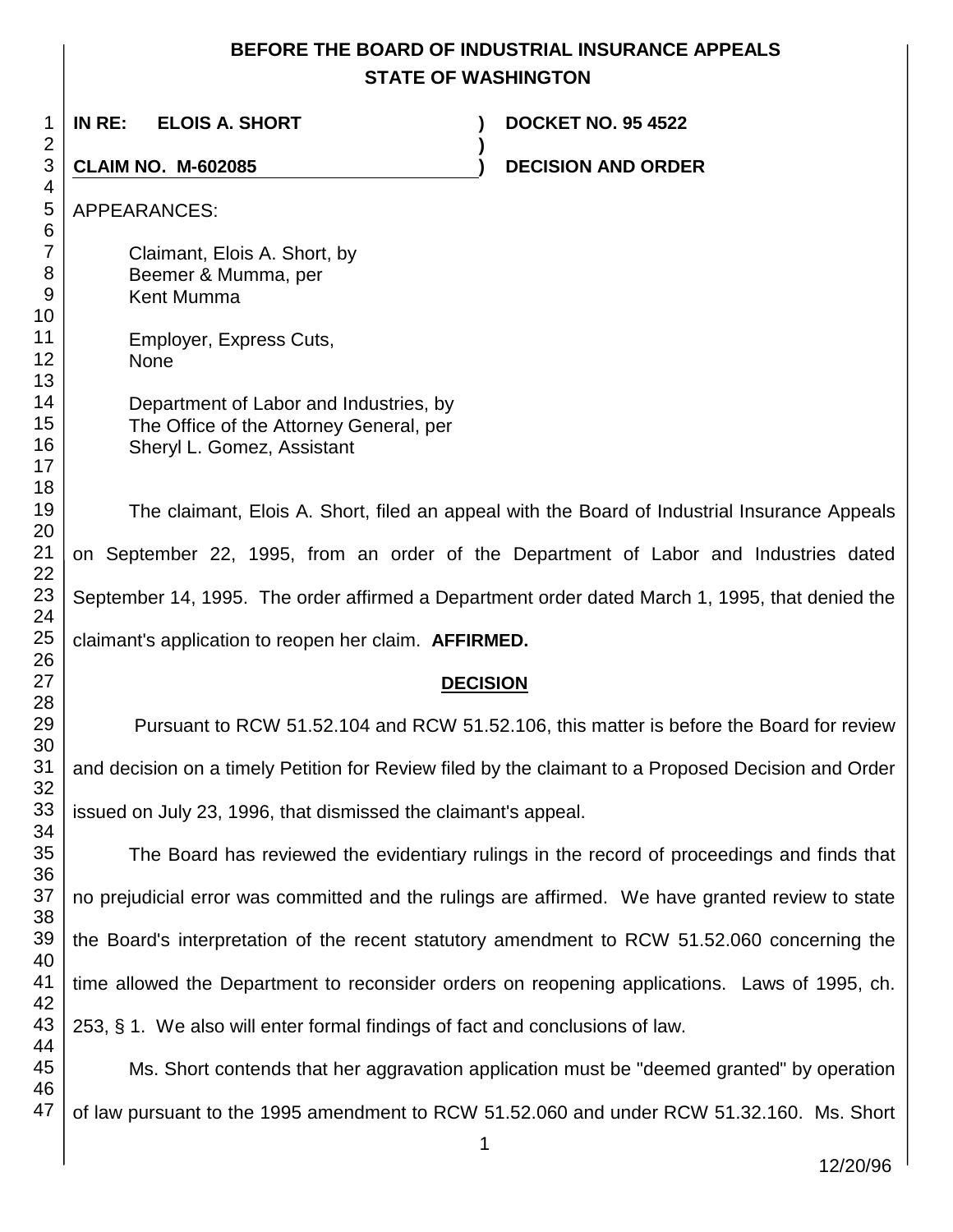did not present factual or medical evidence to prove that her industrial injury had worsened and that the claim should be reopened for aggravation of disability. Thus, her case is based solely upon the argument that her aggravation application must be "deemed granted."

Ms. Short filed a claim with the Department for an industrial injury that she incurred on January 30, 1991. The claim was closed on October 31, 1994, with a permanent partial disability award for a right arm impairment. Three months later, on January 9, 1995, Ms. Short filed an application to reopen her claim. The Department denied the application on March 1, 1995, 51 days after it had been filed. Ms. Short protested the denial order on March 10, 1995, and the Department held its March 1, 1995 denial order in abeyance on April 12, 1995. The Department issued its order affirming the denial order on September 14, 1995, 197 days after it had received the aggravation application.

RCW 51.52.060 allows the Department to modify an order that has been appealed to this Board. Prior to the 1995 amendments to that statute, if the Department elected to reassume administration of an appealed order, the statute required the Department to issue another order within 90 days from the date it held the appealed order in abeyance. The Department could extend this period an additional 90 days for good cause stated in writing, to issue a further order on the matter. The time limitations of RCW 51.52.060 apply as well to parties' requests for Department reconsideration of its orders under RCW 51.52.050. *In re Clarence Haugen*, BIIA Dec., 91 1687 (1991).

 The 1995 amendment to RCW 51.52.060 reduces the time the Department has to reconsider protests from orders denying reopening applications issued under the authority of RCW 51.32.160. The Department now has 90 days measured from the date of receipt of an application to reopen a claim, plus an additional 60 days for good cause to issue a further order. The Department exceeded both time frames when it issued its September 14, 1995 order in Ms.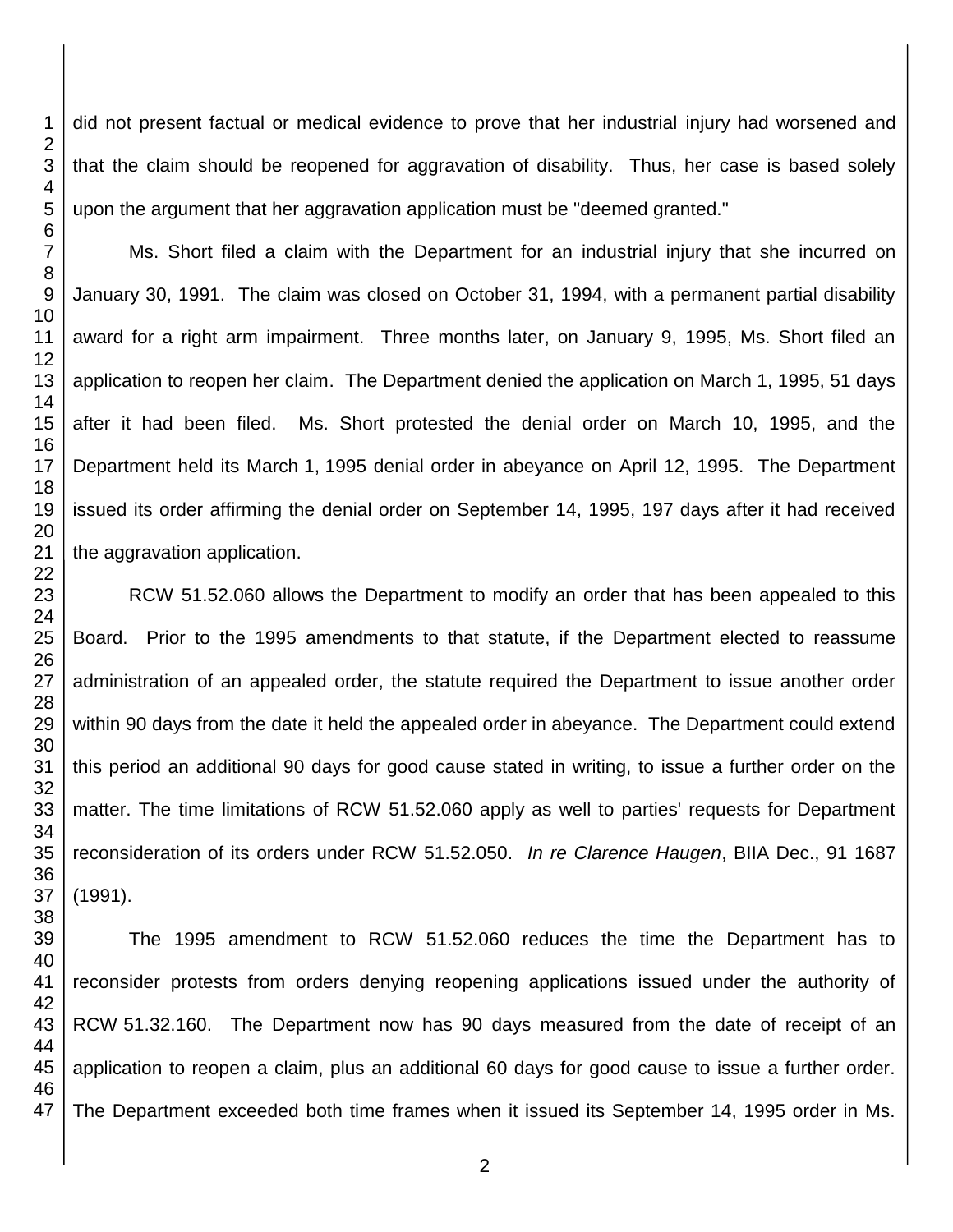Short's claim. Ms. Short contends that her application to reopen her claim should, therefore, be "deemed granted."

Ms. Short does not rely upon RCW 51.52.060 as it existed prior to the 1995 amendment. Prior to the 1995 amendment to RCW 51.52.060, our state Supreme Court held that the Department's period for reconsideration under RCW 51.52.05O was in addition to the period allowed for the Department's initial determinations on applications to reopen claims under RCW 51.32.160 *Tollycraft Yachts v. McCoy,* 122 Wn.2d 426 (1993). Also, prior to the amendments, this Board in a published Significant Decision, held that the "deemed granted" provisions of RCW 51.32.160, do not apply to situations wherein the Department reconsiders its timely initial determination on a reopening application **when requested to do so by a party**. *In re Edna Shore*, BIIA Dec., 89 5898 (1990). We will discuss *Tollycraft* in more detail, and refer to *Shore,* later in this decision.

Ms. Short contends that the 1995 amendment to RCW 51.52.060 applies to her case even though she filed her application to reopen her claim, and the Department made its initial determination, **prior** to the effective date of the amendment; and, she further argues that, under the 1995 amendment, RCW 51.52.060 requires a "deemed granted" remedy when the Department fails to issue a timely final order upon reconsideration, even if the Department's initial determination was timely under RCW 51.32.160. We reject Ms. Shorts' argument with regard to applicability of the 1995 amendment and her interpretation of RCW 51.52.060 as amended.

We find that the 1995 amendment to RCW 51.52.060 does not apply because it was not in effect at the time Ms. Short filed her application to reopen her claim. Under our state constitution, the 1995 amendment to RCW 51.52.060 became effective on July 22, 1995, 90 days after the Regular Session of the legislature adjourned on April 23, 1995. Wash. Const. art. 2, § 41. Ms. Short filed her aggravation application on January 9, 1995, more than six months prior to the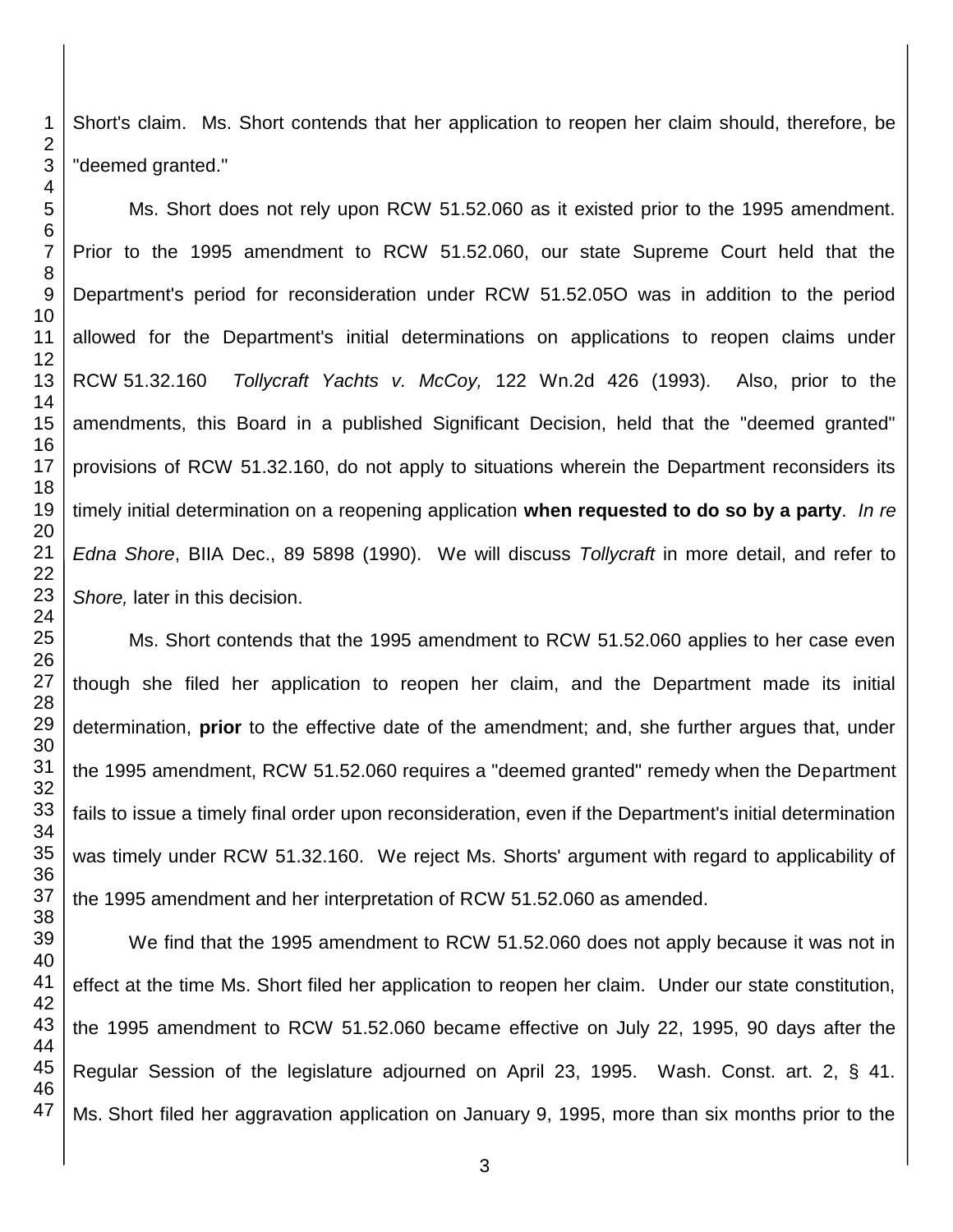effective date of the legislative changes. In a comparable situation, we held that a 1988 amendment to RCW 51.32.160 was remedial in nature and would apply to any application to reopen a claim filed after the effective date of the amendment. *In re Marven Sandven,* BIIA Dec., 89 3338 (1990).

We have examined the authority cited by our dissenting member on this point, including *Marine Power v. Human Rights Comm'n*, 39 Wn. App. 609 (1985). We do not believe the amendments in question here can be said to "not affect a substantive or vested right." *Marine Power,* at 617. Ms. Short seeks to establish a right to have her claim actually reopened based solely upon retrospective application of the amendments. If, as we believe, the amendments do not apply, Ms. Short has only the right to have her application considered. Whereas retrospective application of the amendment would literally, under Ms. Short's interpretation of the amendment, grant the relief requested. Correspondingly, the Department would be automatically deprived of its right and obligation to reconsider its determination, indeed its right to maintain its determination, if the amendment is applied retroactively in Ms. Short's case. Further, in some circumstances where the Department had expended 150 days, or more, on its initial determination under former RCW 51.32.160 (that allowed a total of 180 days), the Department would be deprived of any reconsideration authority at all. We, therefore, hold that the 1995 amendment to RCW 51.52.060, Laws of 1995, ch. 253, § 1, applies only to reopening applications filed after the effective date of the amendment, July 22, 1995. The 1995 amendment does not apply here since Ms. Short filed her aggravation application prior to its effective date.

 Turning now to whether the 1995 amendment contains a "deemed granted" provision, we note again that our state Supreme Court has held that the deemed granted provisions of RCW 51.32.160 do not apply to Department reconsideration of initial determinations under RCW 51.52.060. *Tollycraft,* at 439. The 1995 Legislature was no doubt aware of the Supreme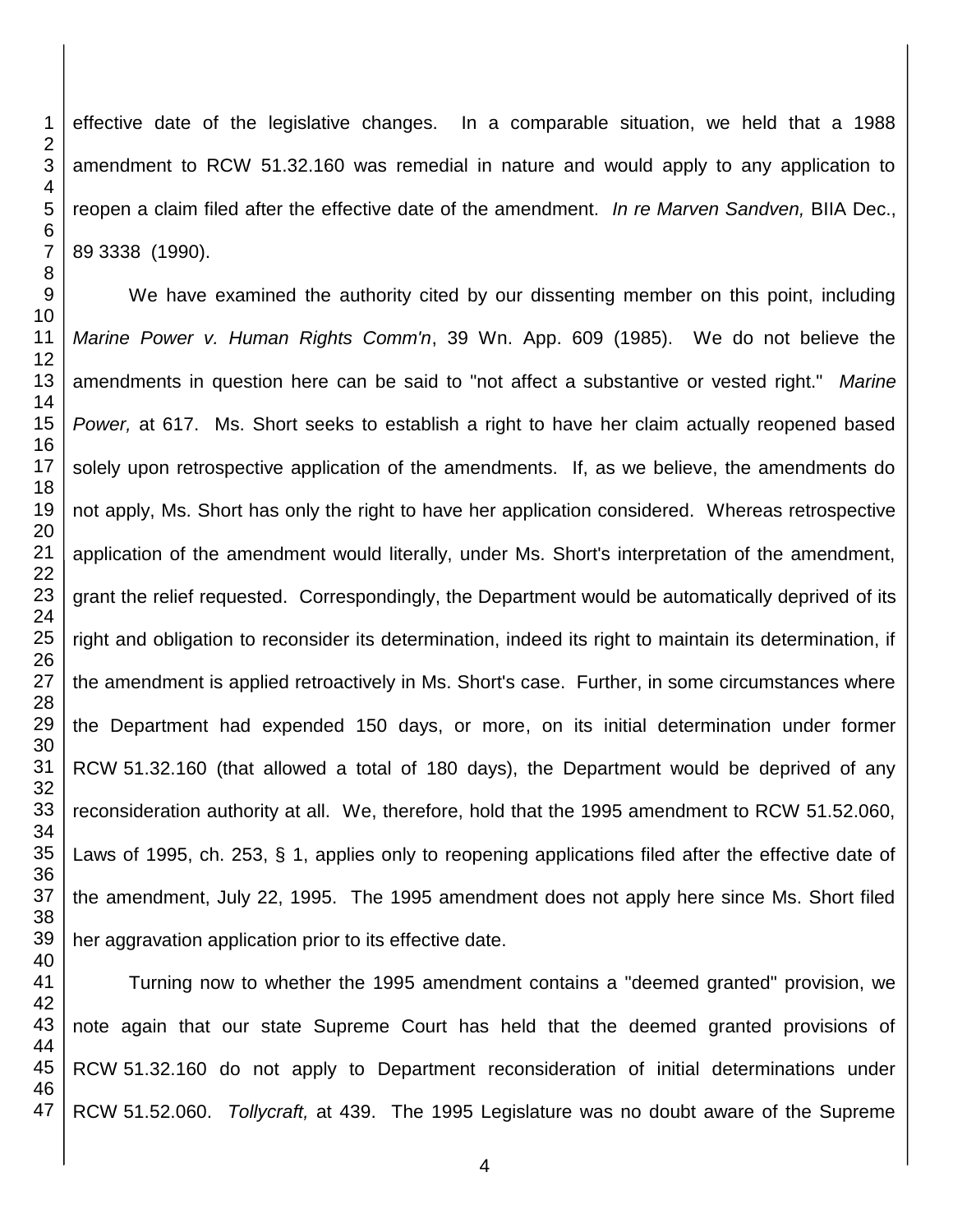Court's ruling in *Tollycraft* when it considered the amendment to RCW 51.52.060. At pages 438-439, the Supreme Court in *Tollycraft* explained the policy behind allowing the Department time to consider an application to reopen a claim noting, "brevity is itself not necessarily a virtue, nor always favorable to the injured worker." While sweeping in its scope, the Department's reconsideration power is well supported by the policies which motivate the Act. One purpose of the Department's reconsideration authority is to alleviate the harm to workers and employers that may be caused by potential errors in the adjudication of workers' compensation claims. Another is to ensure the 'proper application and disbursement of the accident fund.' *Tollycraft*, at 434-435. (Citations omitted.) The court made these statements in response to this Board's conclusion that the "deemed granted" provisions of RCW 51.32.160 applied to the time limits found in RCW 51.52.060 when the Department reconsiders its orders in the absence of a protest or an appeal by a party. If the Legislature objected to the Supreme Court's view of the deemed granted provision, it could simply have included language in the 1995 amendment providing that applications to reopen were in fact "deemed granted" whenever the Department exceeded its time limits for reconsideration. It did not. Instead, the Legislature unambiguously added language to RCW 51.52.060 under new subsection (b)(ii) stating that the Department should only, [h]old an order, decision, or award issued under RCW 51.32.160 in abeyance for a period not to exceed ninety days from the date of receipt of an application under RCW 51.32.160. The department may extend the ninety-day time period for an additional sixty days for good cause. Both sections could have, but do not contain remedies for situations in which the Department exceeds the time limits for reconsideration. Reading RCW 51.32.160 and RCW 51.52.060 together, as urged by the dissent to produce a "deemed granted" result, was expressly prohibited in *Tollycraft*. Following *Tollycraft*, we do not read a "deemed granted" remedy into the 1995 amendment to RCW 51.52 060. Again, if the Legislature desired such a result, *Tollycraft* put the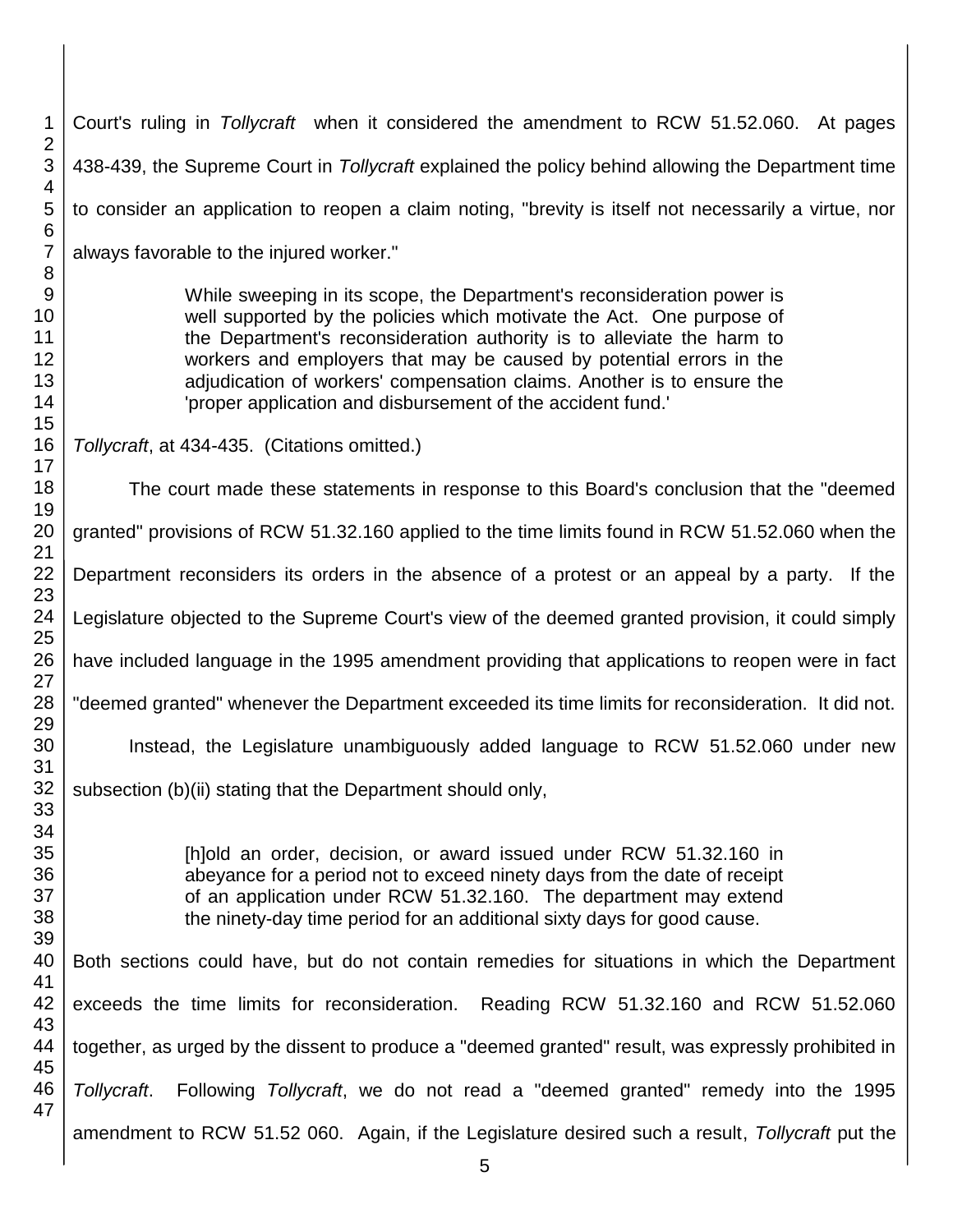Legislature on notice that it must clearly say so. Also, as indicated earlier, in a Significant Decision we held that the "deemed granted" provisions of RCW 51.32.160 do not apply when the Department holds its initial timely order in abeyance upon a Notice of Appeal. *In re Edna Shore*, BIIA Dec., 89 5898 (1990). We published *Shore* as a Significant Decision pursuant to legislative direction in RCW 51.52.160. We assume the Legislature is also aware of our application of these statutory provisions, especially when they are published pursuant to legislative mandate.

Finally, we observe that the court in a footnote in *Tollycraft* did speculate about an alternative remedy other than "deemed granted" when the Department exceeds its time limits.

> The presence of the deadlines contained in RCW 51.52.060 guarantee that the Department will not be permitted to delay a decision on an application to reopen indefinitely. *Cf. Erection Co. v. Department of Labor & Indus.*, 121 Wn.2d 513, 852 P.2d 288 (1993) (failure of Department to act within specified time period **may terminate Department's authority to act at all**).

*Tollycraft*, at 439. (Emphasis added.)

In *Erection Co.* the court held that the Department's failure to timely issue a further order after an employer's initial appeal in a case under the Washington Industrial Safety and Health Act, (WISHA) contained in RCW 49.17, *et. seq.*, divested the Department of jurisdiction. The court held that the employer's Notice of Appeal should be treated as an appeal to this Board of the initial order issued by the Department.

We do not view Footnote 8 in *Tollycraft* as necessarily providing definitive direction in the present case. The Department's failure to reconsider an application to reopen within the constraints of RCW 51.52.060 was not squarely before the court. The Supreme Court did not thoroughly discuss the matter now before us, including the potentially critical distinctions between the Washington Industrial Safety and Health Act and the Industrial Insurance Act. Further, we have previously held in a long line of decisions that, under the Industrial Insurance Act, we must return cases to the Department's jurisdiction with direction to issue a further order, if the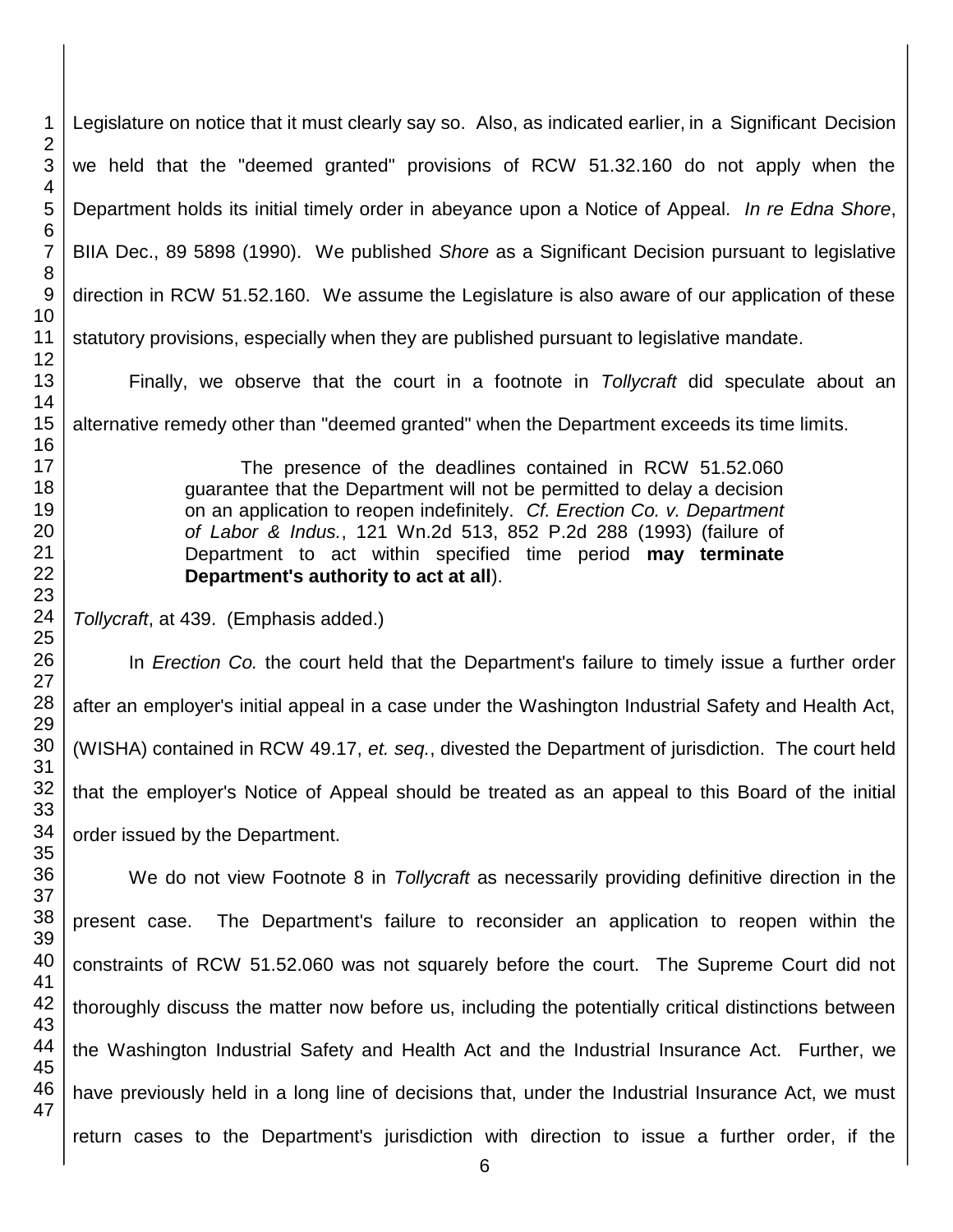Department has failed to act on a timely protest to an order that contained language promising reconsideration and a further order upon a timely protest. *In re Santos Alonzo*, BIIA Dec., 56,833 (1981). *Alonzo* is another published Significant Decision of this Board. We note that the Department's January 3, 1995 order in the present case contained notice to Ms. Short of the same type utilized in *Alonzo*.

In any event, neither our holding in *Alonzo* nor Footnote 8 in *Tollycraft* contemplate that this Board or our courts would read a "deemed granted" remedy into RCW 51.52.060 when no such remedy is included in the statute. And, as indicated above, our Supreme Court has noted the important separate purposes of RCW 51.32.160 and RCW 51.52.060. The Legislature is presumably familiar with the court's decisions and our published Significant Decisions that speak to the issue of Department actions under RCW 51.32.160 and RCW 51.52.060. The Legislature considered both statutes and the Department procedures during its 1995 session, and simply did not amend RCW 51.52.060 to include a "deemed granted" remedy in that statute. We have nothing before us that indicates the Legislature intended to do so, and, as previously noted, we decline to read such a remedy into RCW 51.52.060 as amended. We, therefore, find that Ms. Short's application to reopen her claim is not "deemed granted."

As the appealing party, Ms. Short had the burden of proving that she had a disabling condition that became aggravated following the Department's closure of her claim on October 31, 1994. RCW 51.32.160 and *Phillips v. Department of Labor & Indus.,* 49 Wn.2d 195, 197 (1956). Ms. Short rested her case without providing evidence of aggravation. Therefore, we have no choice but to affirm the Department order denying her request to reopen the claim.

After a review of the Proposed Decision and Order, Ms. Short's Petition for Review, and a thorough review of the record before us, we make the following Findings of Fact and Conclusions of Law.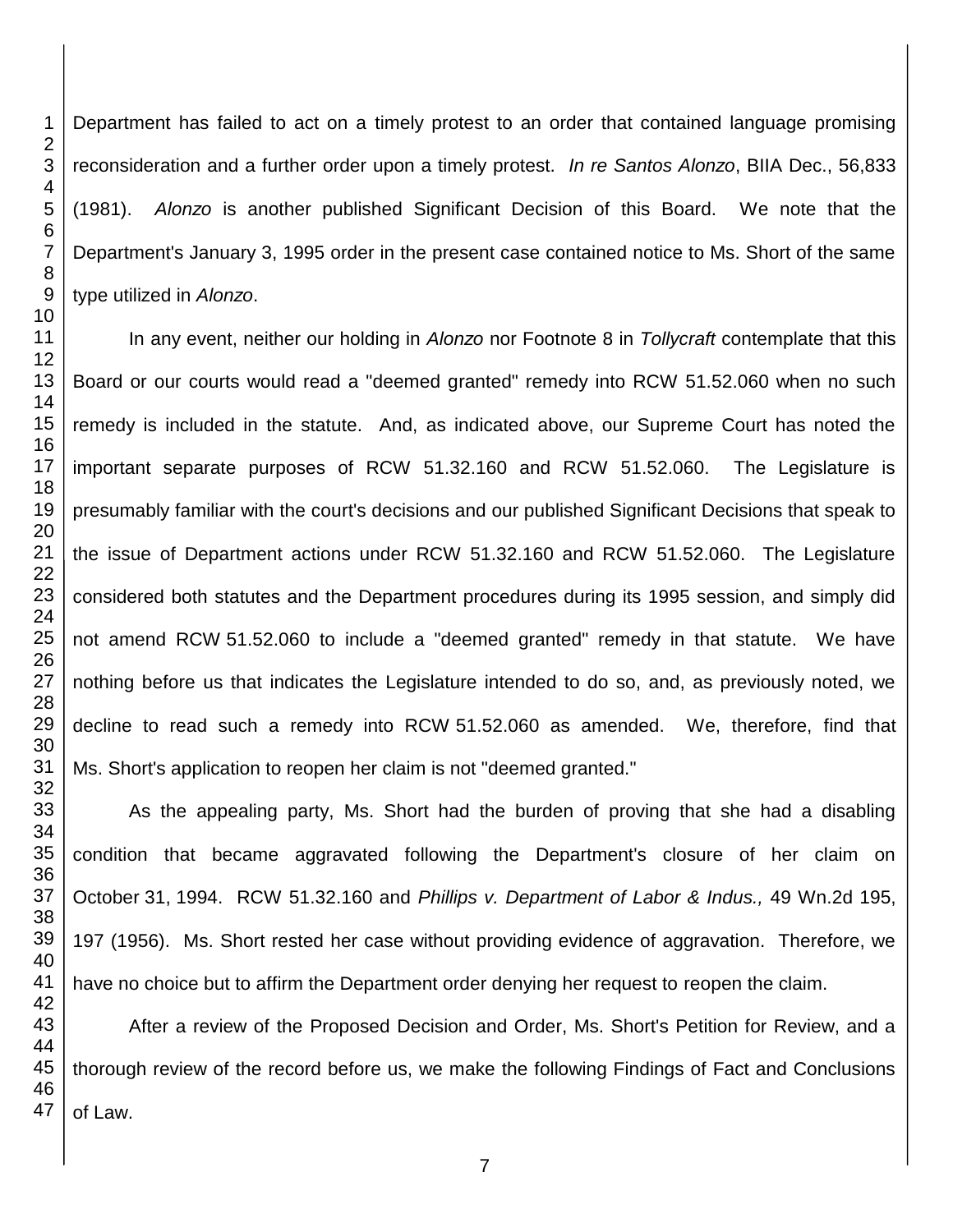### **FINDINGS OF FACT**

1. On February 21, 1991, Ms. Short filed an application for benefits with the Department of Labor and Industries for an industrial injury incurred on January 30, 1991, while working for Express Cuts. The claim was allowed, and on October 31, 1994, the Department issued an order closing the claim with a permanent partial disability award of 3 percent of the amputation value of the right arm at or above the deltoid insertion or by disarticulation at the shoulder. The order accepted the condition of bilateral De Quervain's syndrome, and it denied other conditions.

On January 9, 1995, the claimant filed an application to reopen her claim with the Department of Labor and Industries. The Department denied the application in an order dated March 1, 1995. On March 10, 1995, the claimant filed a protest and request for reconsideration. The Department held the March 1, 1995 order in abeyance by an order dated April 12, 1995. On September 14, 1995, the Department issued an order that affirmed the March 1, 1995 order. On September 22, 1995, the claimant filed a Notice of Appeal with the Board of Industrial Insurance Appeals. The Board issued an order granting the appeal on October 17, 1995.

2. Ms. Short failed to present evidence that her condition proximately caused by the January 30, 1991 industrial injury worsened or became aggravated following the Department's issuance of the October 31, 1994 order that closed the claim with a permanent partial disability award.

## **CONCLUSIONS OF LAW**

- 1. The Board of Industrial Insurance Appeals has jurisdiction over the parties and subject matter of this appeal.
- 2. The claimant's application to reopen her claim filed on January 1, 1995, is not deemed granted under RCW 51.32.160, RCW 51.52.050, or RCW 51.52.060.
- 3. The claimant failed to prove under RCW 51.32.160 that she has a disabling condition that became aggravated after the October 31, 1994 order that closed her claim.
- 4. The order of the Department of Labor and Industries dated September 14, 1995, that affirmed the March 1, 1995 order that denied the claimant's application to reopen her claim is correct, and is affirmed.

# It is so **ORDERED.**

Dated this 20th day of December, 1996.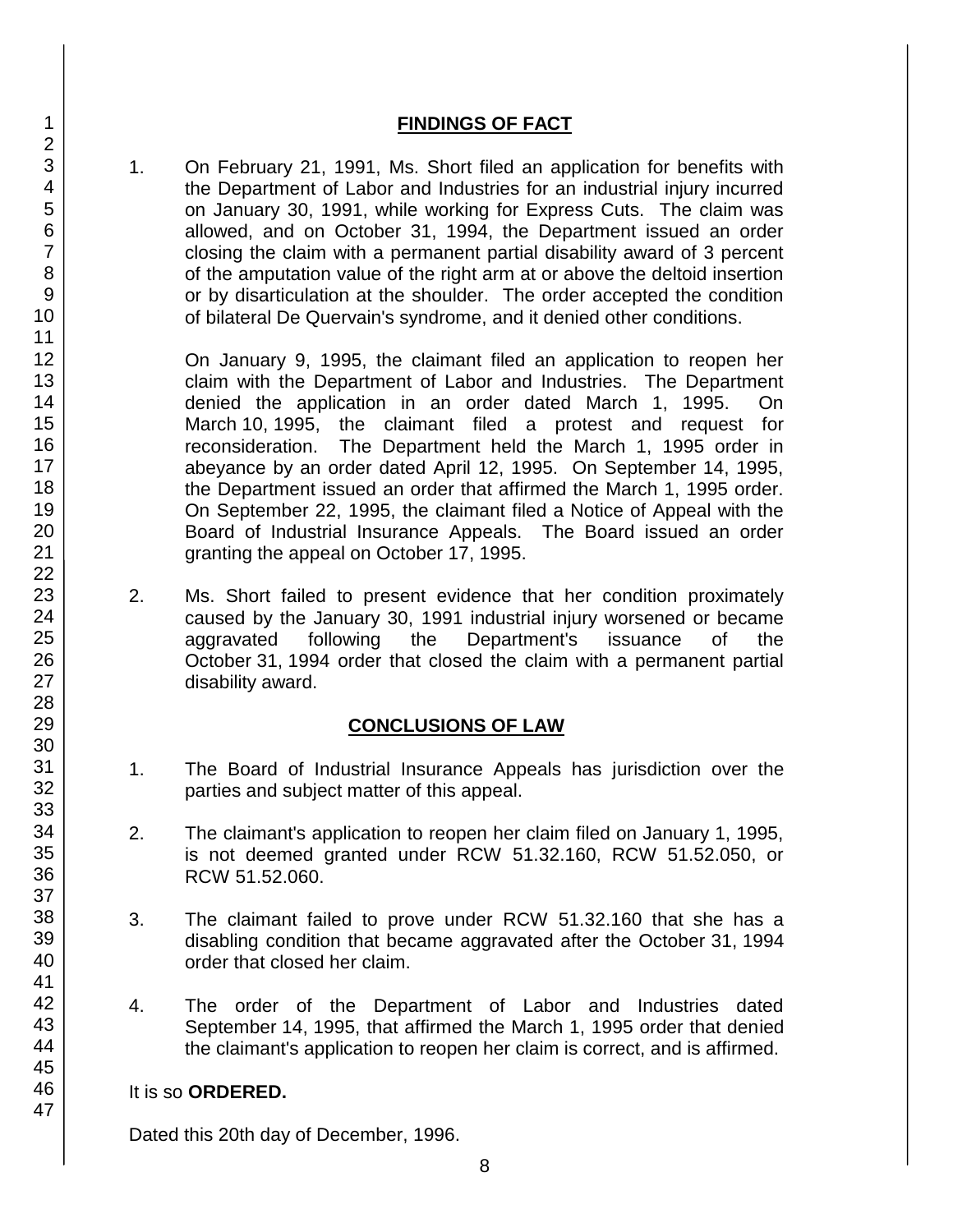### BOARD OF INDUSTRIAL INSURANCE APPEALS

/s/\_\_\_\_\_\_\_\_\_\_\_\_\_\_\_\_\_\_\_\_\_\_\_\_\_\_\_\_\_\_\_\_\_\_\_\_\_\_\_\_ S. FREDERICK FELLER Chairperson

/s/\_\_\_\_\_\_\_\_\_\_\_\_\_\_\_\_\_\_\_\_\_\_\_\_\_\_\_\_\_\_\_\_\_\_\_\_\_\_\_\_ JUDITH E. SCHURKE Member

#### **DISSENT**

I dissent from the majority determination. Ms. Short's application to reopen her claim should be deemed granted by operation of RCW 51.32.160 and RCW 51.52.060.

After the Supreme Court's decision in *Tollycraft* was issued on September 16, 1993, the Legislature revisited the issues raised in this case. The Legislature amended RCW 51.32.160 by simply numbering its paragraphs. The "deemed granted" provisions of the statute are now contained in RCW 51.32.160(1)(d). The substantive "deemed granted" provisions remained the same under the new numbering system.

The net effect of the new legislation is that under RCW 51.32.160(1)(d) the Department has an initial 90 days within which to issue an initial order either accepting or denying the aggravation application. That initial 90 days may be extended for good cause for an additional 60 days. Once the Department issues its initial order, and if that order is protested, the Department must follow the process and time limitations found in RCW 51.52.060. Specifically, while all other kinds of orders are to be dealt with under the provisions of RCW 51.52.060(4)(b)(i), the new legislation requires the Department to act on orders issued under RCW 51.32.160 within 90 days of the date of the **receipt of the application** under RCW 51.32.160. That 90 days may be extended an additional 60 days for good cause shown. RCW 51.52.060(4)(b)(ii). Thus, the Legislature has made it abundantly clear that the entire process of issuing an initial order upon the filing of an aggravation application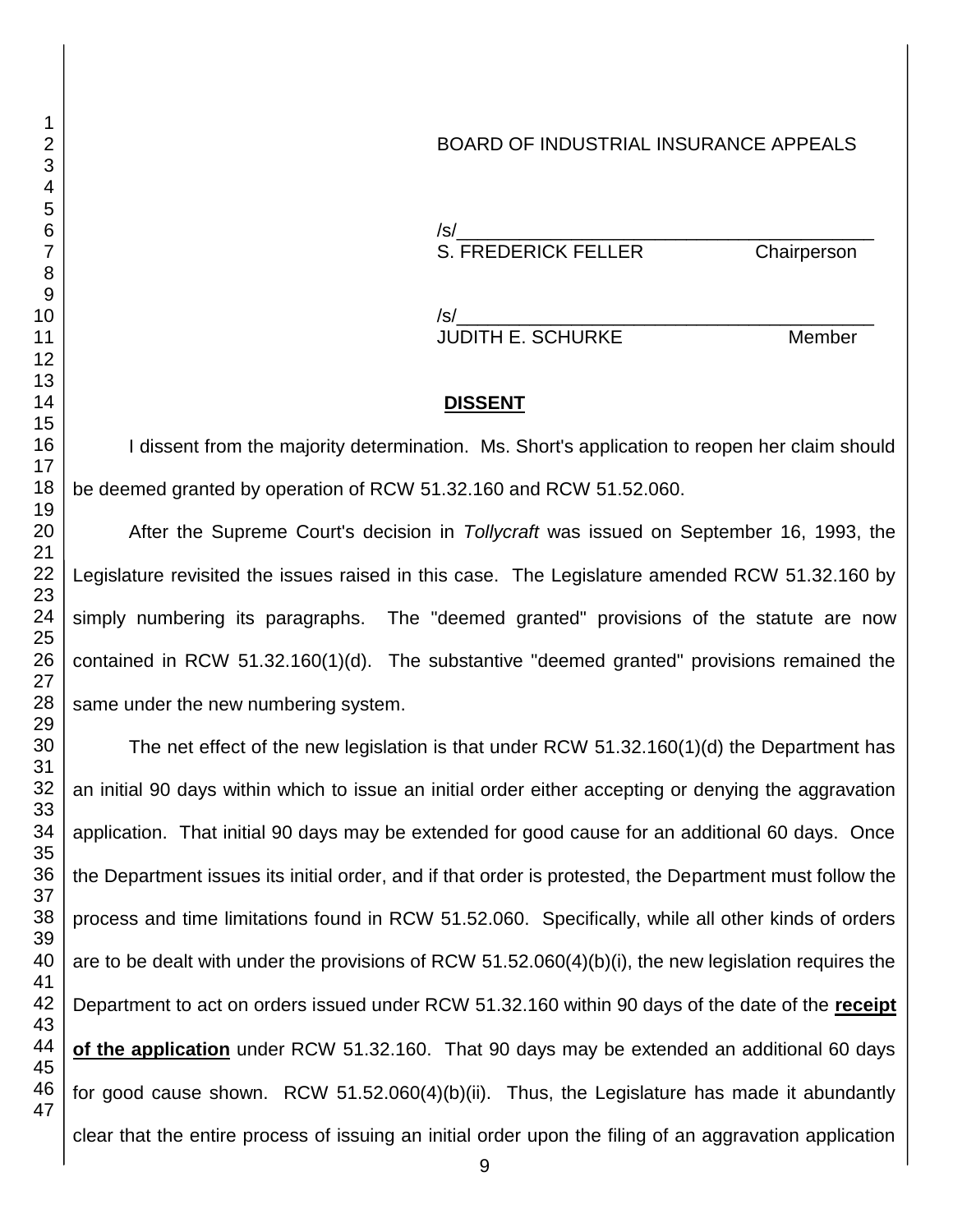and acting on and ruling on a protest must be done within a maximum of 150 days from the receipt of the aggravation application.

The new legislation also dealt with the issues the Supreme Court declined to reach in *Tollycraft*. The last sentence of RCW 51.52.060(4)(b) that states, "This subsection (4)(b) does not apply to applications deemed granted under RCW 51.32.160" has the effect of preventing the Department from applying any part of RCW 51.52.060(4)(b) to further deal with the issues contained in the aggravation application if it has not timely issued an initial order under RCW 51.32.160. Thus, the last sentence of RCW 51.52.060(4)(b) effectively resolves the first issue raised by Tollycraft Yachts in relation to whether the Department could reconsider a deemed granted order. It cannot. The second issue pertained to the employer's right to appeal a deemed granted order. RCW 51.52.060(5) effectively resolves that issue in favor of the employer.

Given the effects of the new legislation, it is clear that the Legislature did not necessarily agree with the Supreme Court's interpretation of RCW 51.32.160 and its interplay with RCW 51.52.060. The legislation was not, however, deemed to be emergency legislation and went into effect on July 23, 1995. Thus, the question presented on the facts of this case is whether the claimant is entitled to the retroactive benefit of the new legislation when her aggravation application was filed on January 9, 1995, and where it appears that the Department initially acted issuing an order to deny the reopening of the claim as early as March 1, 1995, both dates being prior to the effective date of the amendments. On the other hand, the Department did not complete the process of ruling on the claimant's protest of March 10, 1995, and act to affirm the March 1, 1995 order until September 14, 1995, well after the effective date of the amended law.

 It can be argued, perhaps, that the new legislation clarifies the original intent of the Legislature in the enactment of RCW 51.32.160. If the legislation can be shown to be a clarification, then it should be held to be retroactive and effective from the original date of the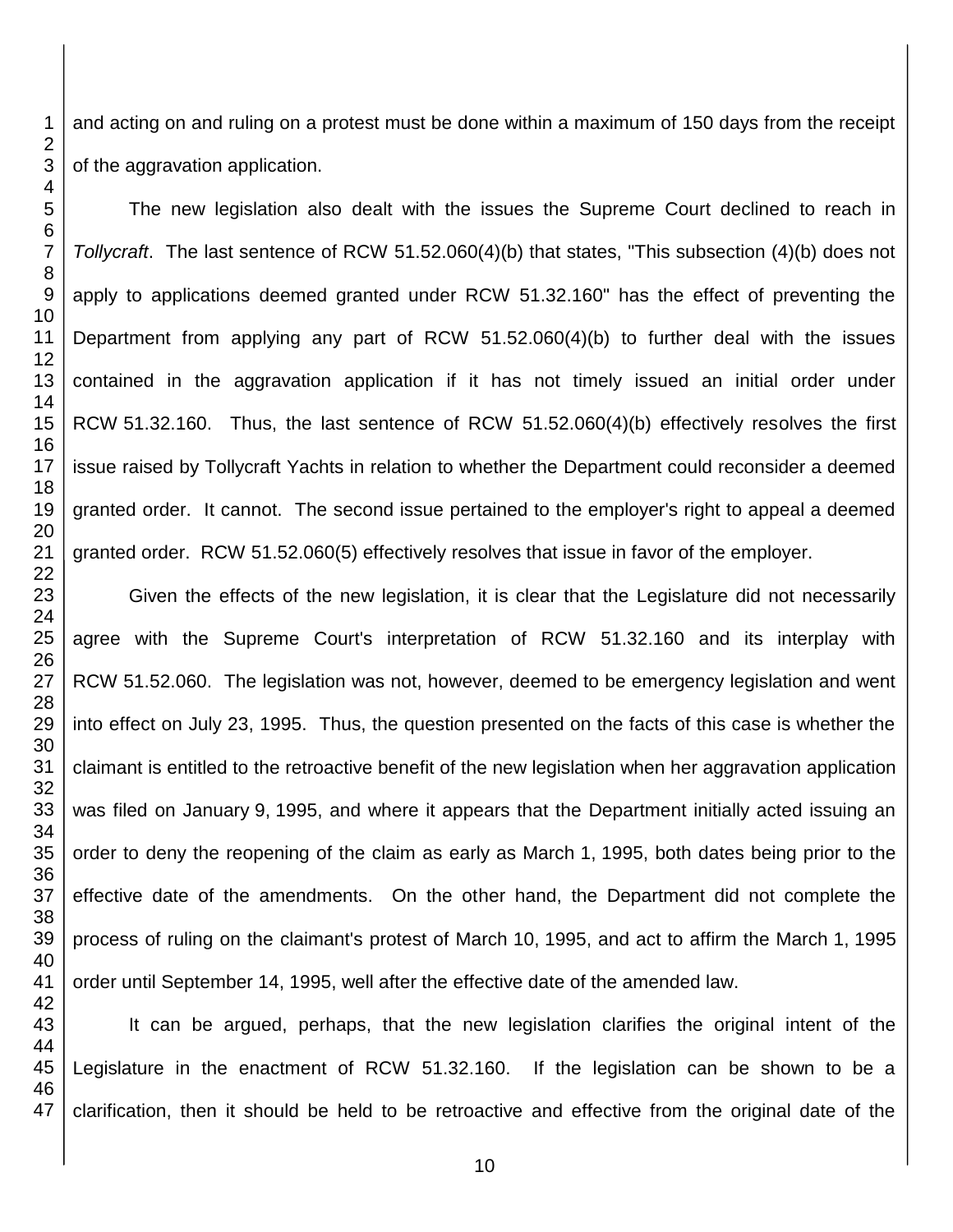| 1                                                              | statute. Marine Power v. Human Rights Comm'n, 39 Wn. App. 609, 614 (1985). The court in                                                                                                                                                                                                                                                                                                                                                                                                                                                                                                                   |  |  |
|----------------------------------------------------------------|-----------------------------------------------------------------------------------------------------------------------------------------------------------------------------------------------------------------------------------------------------------------------------------------------------------------------------------------------------------------------------------------------------------------------------------------------------------------------------------------------------------------------------------------------------------------------------------------------------------|--|--|
| $\overline{2}$<br>3                                            | Marine Power noted that there is an exception to that general rule, however. The court quoted 1A                                                                                                                                                                                                                                                                                                                                                                                                                                                                                                          |  |  |
| 4<br>5                                                         | C. Sands, Statutory Construction § 27.04, at 313 (4th ed. 1973) as follows:                                                                                                                                                                                                                                                                                                                                                                                                                                                                                                                               |  |  |
| $\,6$<br>$\overline{7}$<br>$\bf 8$<br>$9\,$<br>10<br>11<br>12  | The usual purpose of a special interpretive statute is to correct a<br>judicial interpretation of a prior law which the legislature determines to<br>be inaccurate. Where such statutes are given any effect, the effect is<br>prospective only. Any other result would make the legislature a court of<br>last resort.                                                                                                                                                                                                                                                                                   |  |  |
| 13<br>14                                                       | (Footnote omitted. Italics theirs.)                                                                                                                                                                                                                                                                                                                                                                                                                                                                                                                                                                       |  |  |
| 15<br>16                                                       | In Marine Power at 615, the court further noted that the Legislature may not, by legislative                                                                                                                                                                                                                                                                                                                                                                                                                                                                                                              |  |  |
| 17<br>18                                                       | enactment, overrule a prior authoritative Supreme Court opinion construing a statute. Clarifications                                                                                                                                                                                                                                                                                                                                                                                                                                                                                                      |  |  |
| 19<br>20                                                       | may only clarify an ambiguous statute and once the Supreme Court has ruled on an issue, it no                                                                                                                                                                                                                                                                                                                                                                                                                                                                                                             |  |  |
| 21<br>22                                                       | longer may be said that the statute is ambiguous. Accordingly, the new legislation in RCW                                                                                                                                                                                                                                                                                                                                                                                                                                                                                                                 |  |  |
| 23<br>24                                                       | 51.52.060 must be deemed an amendment.                                                                                                                                                                                                                                                                                                                                                                                                                                                                                                                                                                    |  |  |
| 25<br>26                                                       | The general rule is that a legislative amendment to a statute is presumed to operate                                                                                                                                                                                                                                                                                                                                                                                                                                                                                                                      |  |  |
| 27<br>28                                                       | prospectively. Marine Power, at 616. The court in Marine Power then went on to note at pages                                                                                                                                                                                                                                                                                                                                                                                                                                                                                                              |  |  |
| 29                                                             | 616 and 617 that:                                                                                                                                                                                                                                                                                                                                                                                                                                                                                                                                                                                         |  |  |
| 30<br>31<br>32<br>33<br>34<br>35<br>36<br>37<br>38<br>39<br>40 | However, this presumption is reversed to favor retroactive application if<br>the enactment 'is remedial and concerns procedure or forms of<br>remedies.' 'A statute is remedial when it relates to practice,<br>procedure, or remedies and does not affect a substantive or vested<br>right.' Clearly, companies such as Marine Power have no vested right to<br>discriminate against their employees. Furthermore, a close reading of<br>the statute and the amendment indicates that the new section is<br>remedial because it creates a supplemental remedy for enforcement of<br>a preexisting right. |  |  |
| 41<br>42                                                       | (Citations and footnotes deleted.)                                                                                                                                                                                                                                                                                                                                                                                                                                                                                                                                                                        |  |  |
| 43<br>44                                                       | The new legislation is remedial. It relates to the remedy that a claimant has for the slow                                                                                                                                                                                                                                                                                                                                                                                                                                                                                                                |  |  |
| 45<br>46                                                       | processing of an aggravation application. It is equally clear that the new legislation relates to the                                                                                                                                                                                                                                                                                                                                                                                                                                                                                                     |  |  |
| 47                                                             | practices of the Department and the procedures employed in acting on aggravation applications. I                                                                                                                                                                                                                                                                                                                                                                                                                                                                                                          |  |  |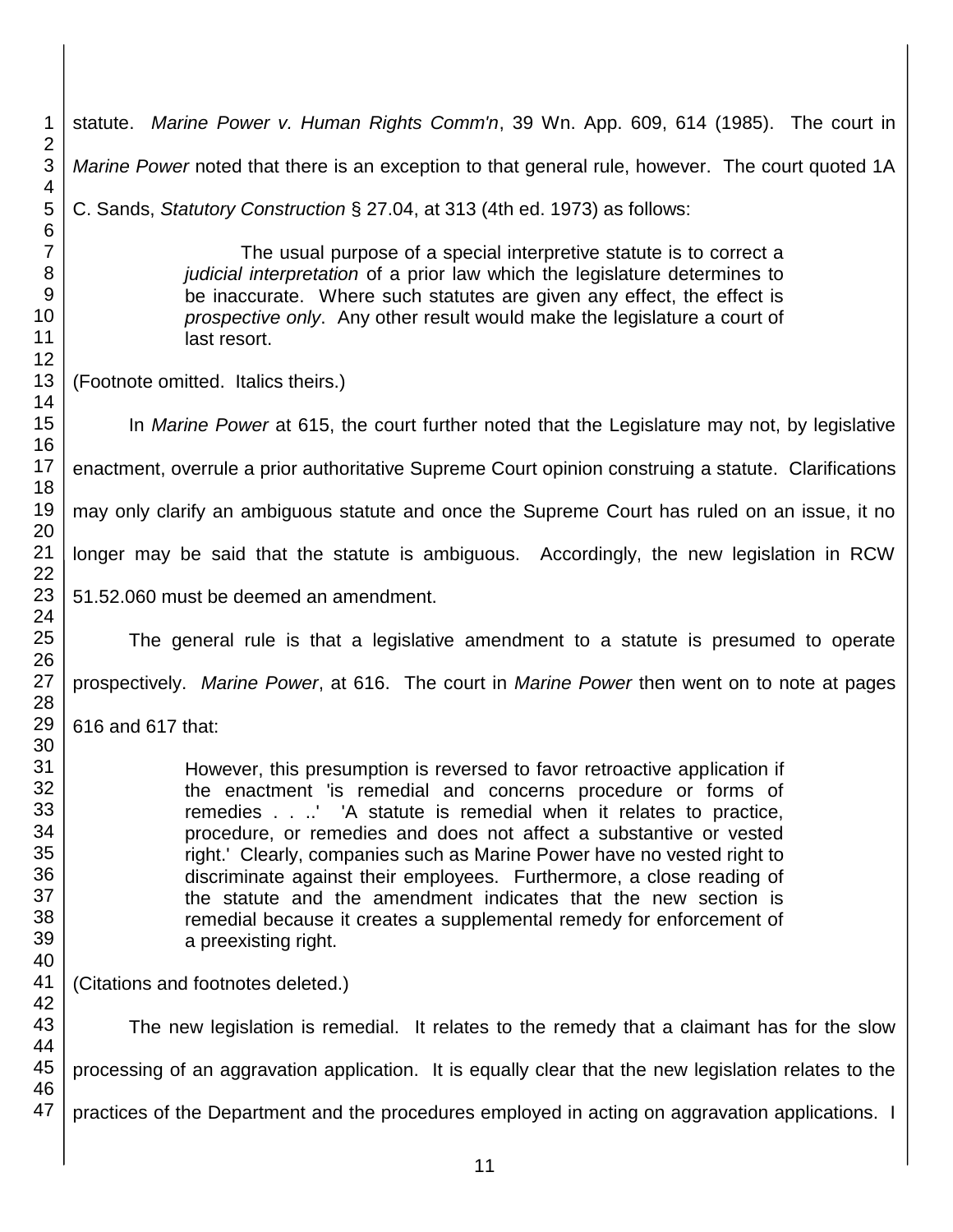can find no vested right on behalf of the Department in relation to the time limits it has in processing aggravation applications. There is no vested right in bureaucratic delay. Hence, I conclude that the new legislation is retroactive.

Finally, in relation to the retroactivity of the new legislation and its limits, I must note that the court further held that in cases where the law changes between the entering of an initial judgment below and consideration of the matter on appeal, the appellate tribunal should apply the new or altered law, especially where no vested rights are involved and the Legislature intended retroactive application. *Marine Power*, at 620. Thus, even if one feels that the Department's order of March 1, 1995, fulfilled the Department's obligations under the *Tollycraft* court's holding, one is bound to follow the new law on appeal in any event.

There remains one further legal issue that might bar deemed granted relief to the claimant that requires discussion. The Board, in the past, has held that there is no penalty for Department violations of the time limitations contained in the former RCW 51.52.060. *See, In re Edna Shore*, BIIA Dec., 89 5898 (1990). In the *Shore* case the Board stated, at page 4:

> The Department's failure to comply with the time limitations contained in RCW 51.52.060 may subject the Department to an action for mandamus (See, e.g., RCW 7.16, et. seq.) but will not result in the application to reopen being "deemed granted" pursuant to the provisions of RCW 51.32.160.

Hence, there is a potent argument that I would be required to follow under the former statute that if the Department reconsiders an initial order issued under RCW 51.32.160 and the time limits contained in RCW 51.52.060 are exceeded during reconsideration, there is no "deemed granted" remedy under that statute. Under this interpretation, the "deemed granted" remedy would only apply to issuance of the initial order under RCW 51.32.160.

With the passage of time and the new legislation, I am not persuaded by this argument for several reasons. First, it is no longer clear since *Tollycraft* that there is no penalty associated with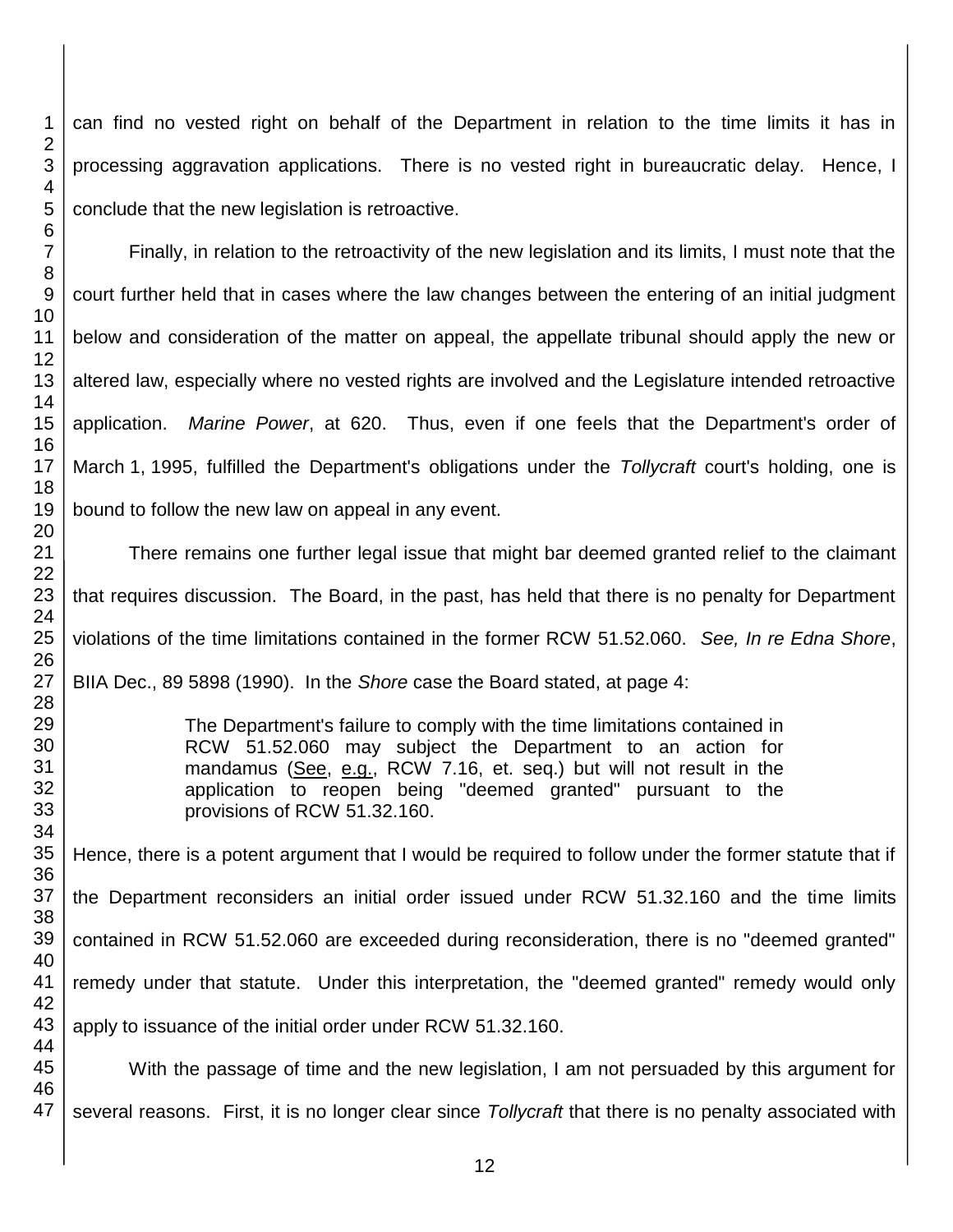a failure to complete reconsideration within the time limits contained in RCW 51.52.060. A careful reading of the Supreme Court's opinion in that case potentially leads to a far different conclusion. The court, in its Footnote 8, that directly pertained to its holding at 122 Wn.2d 439 (1993), stated:

> The presence of the deadlines contained in RCW 51.52.060 guarantee that the Department will not be permitted to delay a decision on an application to reopen indefinitely. *Cf. Erection Co. v. Department of Labor & Indus.*, 121 Wn.2d 513, 852 P.2d 288 (1993) (failure of Department to act within specified time period may terminate Department's authority to act at all).

While this footnote is dicta in the *Tollycraft* decision, the word "guarantee" jumps out as strong language regardless of that fact. It appears likely that the Supreme Court will accept an argument by analogy from the *Erection Company* case, which related to reconsideration of citations issued under Washington Industrial Safety and Health Act (WISHA), that if the Department does not act within the time limits contained in RCW 51.52.060, then it may not act at all. The Department may simply lose jurisdiction to rule on the issues on reconsideration entirely. Given what the Legislature clearly already knew about *Tollycraft* at the time it crafted the amended statutes in question, the Legislature simply had to be aware of the footnote as well. Also apparent is that the "deemed granted" remedy is, in essence, a specific form of loss of jurisdiction, i.e., the Department loses authority to do anything but issue the deemed granted order.

Second, one must read statutes concerning the same subject matter together in order to ascertain their meaning. *State v. Houck*, 32 Wn.2d 681, 684-685 (1949); *State v. Alvarez*, 74 Wn. App. 250, 259 (1984). Prior to the new enactment there was nothing in RCW 51.52.060 that required one to also look to RCW 51.32.160 for penalties. That is no longer the case as there is language in both statutes in relation to the deemed granted issue. Accordingly, I conclude that RCW 51.32.160 and RCW 51.52.060 must now be read together in relation to whether the claimant is entitled to a deemed granted order upon the failure of the Department to issue an order upon reconsideration under RCW 51.52.060(4)(b)(ii). Indeed, it is obvious that the Legislature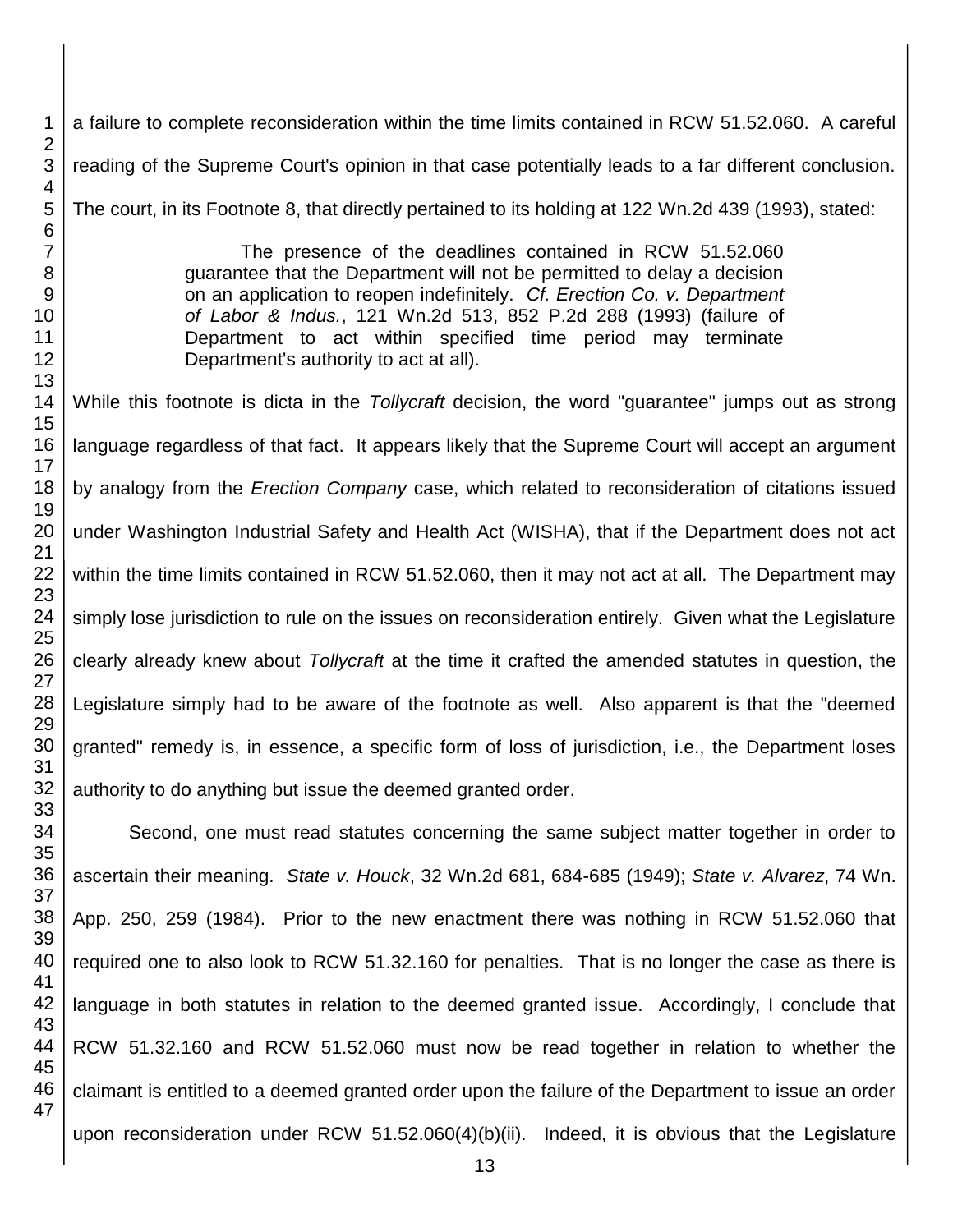absolutely intended RCW 51.32.160 and RCW 51.52.060 to be read together. Otherwise, why did the Legislature place the employer's appeal remedy from deemed granted orders in RCW 51.52.060(5)? If that appeal only flows from the Department's failure to issue an order under RCW 51.32.160, then the appeal right should have been placed in RCW 51.32.160. One must now read both statutes together to know that the employer has a right to appeal a deemed granted order issued pursuant to RCW 51.32.160.

Third, this peculiar placement of the employer's remedy in RCW 51.52.060(5) instead of in RCW 51.32.160 leads me to believe that the Legislature intended for that remedy to apply with equal weight to deemed granted orders that flowed from a failure of the Department to reconsider in a timely manner under the time constraints contained in RCW 51.52.060(4)(b)(ii). Taken in that light, this placement of the employer's remedy makes some sense when one realizes that it is altogether rather unlikely of the Department to fail to issue an initial order within the time constraints contained in RCW 51.32.160 in comparison to the potential failure rate in issuing an order on reconsideration under RCW 51.52.060(4)(b)(ii). If it has only the same potential 150 days, then the Department must almost certainly fail to meet the time limits more often when it is in the process of reconsidering its initial order than when it is issuing its initial order. Hence, the Legislature's placement of the employer's appeal remedy in RCW 51.52.060(5) not only absolutely requires one to read the two statutes together, but also leads one to believe that the Legislature intended the deemed granted remedy to apply when the Department failed to meet the time restrictions of RCW 51.52.060(4)(b)(ii) when it reconsiders the initial orders.

Given the foregoing conclusions, I find that RCW 51.52.060(4)(b)(ii) applies retroactively in this claim and that the Department, in failing to issue an order on reconsideration of its March 1, 1995 order within 150 days of Ms. Short's January 9, 1995 application to reopen her